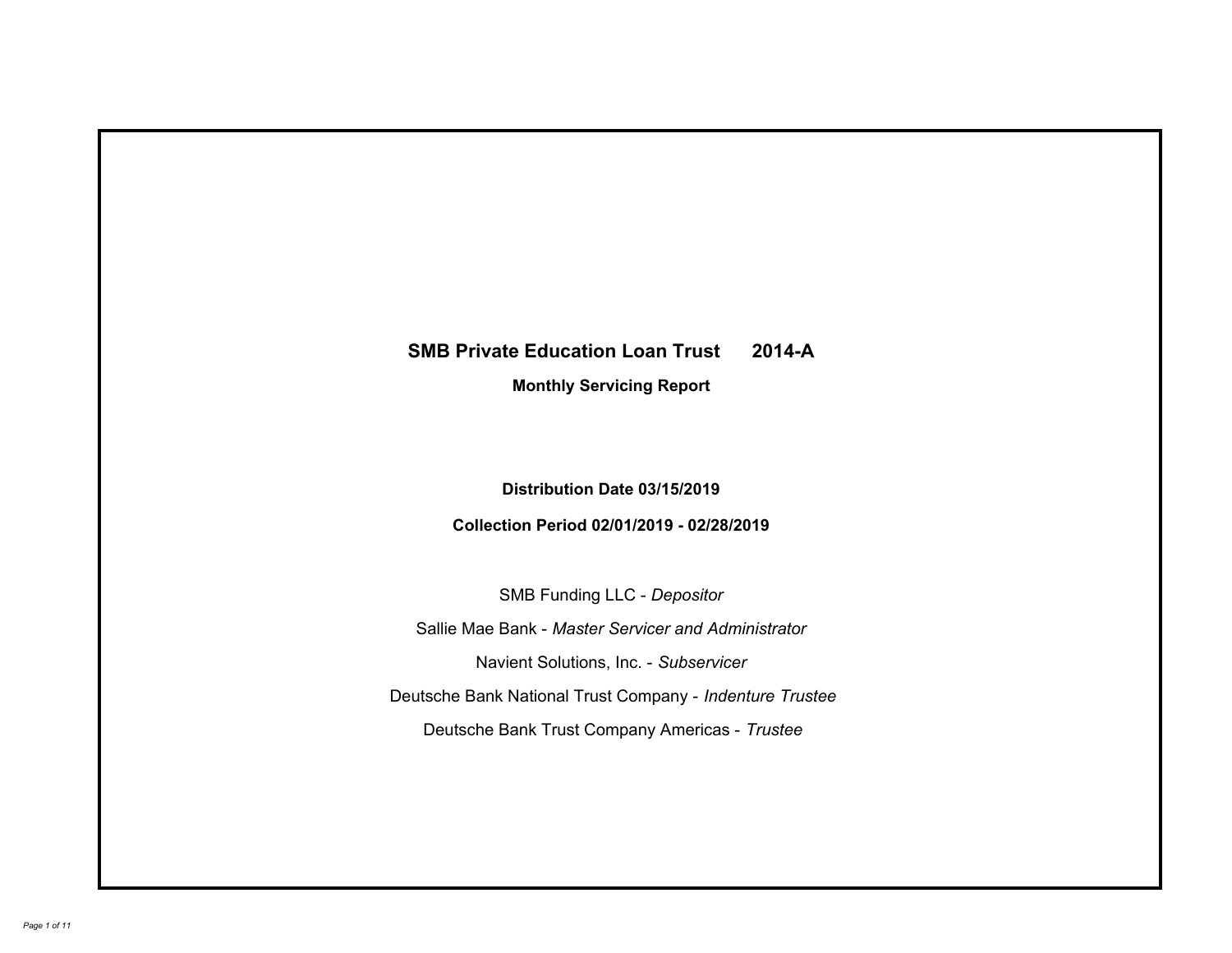|  | <b>Deal Parameters</b> |  |
|--|------------------------|--|
|  |                        |  |

| A | <b>Student Loan Portfolio Characteristics</b>   |                   | 08/07/2014       | 01/31/2019       | 02/28/2019       |
|---|-------------------------------------------------|-------------------|------------------|------------------|------------------|
|   | <b>Principal Balance</b>                        |                   | \$361,523,983.59 | \$205,410,223.76 | \$201,757,614.16 |
|   | Interest to be Capitalized Balance              |                   | 17,313,307.43    | 4,865,732.82     | 4,732,809.69     |
|   | Pool Balance                                    |                   | \$378,837,291.02 | \$210,275,956.58 | \$206,490,423.85 |
|   | Weighted Average Coupon (WAC)                   |                   | 7.81%            | 9.35%            | 9.30%            |
|   | Weighted Average Remaining Term                 |                   | 138.29           | 157.12           | 158.30           |
|   | Number of Loans                                 |                   | 33,555           | 19,013           | 18,695           |
|   | Number of Borrowers                             |                   | 26,651           | 15,068           | 14,817           |
|   | Pool Factor                                     |                   |                  | 0.555056119      | 0.545063616      |
|   | Since Issued Total Constant Prepayment Rate (1) |                   |                  | 7.79%            | 7.81%            |
| B | <b>Debt Securities</b>                          | <b>Cusip/Isin</b> | 02/15/2019       |                  | 03/15/2019       |
|   | A2A                                             | 784456AB1         | \$29,758,812.83  |                  | \$28,400,509.57  |
|   | A2B                                             | 784456AC9         | \$29,758,812.82  |                  | \$28,400,509.56  |
|   | A3                                              | 784456AD7         | \$50,000,000.00  |                  | \$50,000,000.00  |
|   | B                                               | 784456AE5         | \$36,000,000.00  |                  | \$36,000,000.00  |
|   | $\mathsf{C}$                                    | 784456AF2         | \$42,000,000.00  |                  | \$42,000,000.00  |
|   |                                                 |                   |                  |                  |                  |
| С | <b>Certificates</b>                             | <b>Cusip/Isin</b> | 02/15/2019       |                  | 03/15/2019       |
|   | <b>Excess Distribution</b>                      | 784456105         | \$100,000.00     |                  | \$100,000.00     |
|   |                                                 |                   |                  |                  |                  |
| D | <b>Account Balances</b>                         |                   | 02/15/2019       |                  | 03/15/2019       |
|   | Reserve Account Balance                         |                   | \$958,735.00     |                  | \$958,735.00     |
|   |                                                 |                   |                  |                  |                  |
| E | <b>Asset / Liability</b>                        |                   | 02/15/2019       |                  | 03/15/2019       |
|   | Overcollateralization Percentage *              |                   | 30.80%           |                  | 30.84%           |
|   | Specified Overcollateralization Amount *        |                   | \$63,082,786.97  |                  | \$61,947,127.16  |
|   | Actual Overcollateralization Amount *           |                   | \$64.758.330.93  |                  | \$63.689.404.72  |

\* Based on the Rated debt securities (Class A and Class B Bonds)

(1) Since Issued Total CPR calculations found in monthly servicing reports issued on or prior to September 15, 2015 originally included loans that were removed from the pool by the sponsor because they became ineligible for the pool between the cut-off date and settlement date. On October 5, 2015, Since Issued Total CPR calculations were revised to exclude these loans and all prior monthly servicing reports were restated. For additional information, see 'Since Issued CPR Methodology' found on page 11 of this report.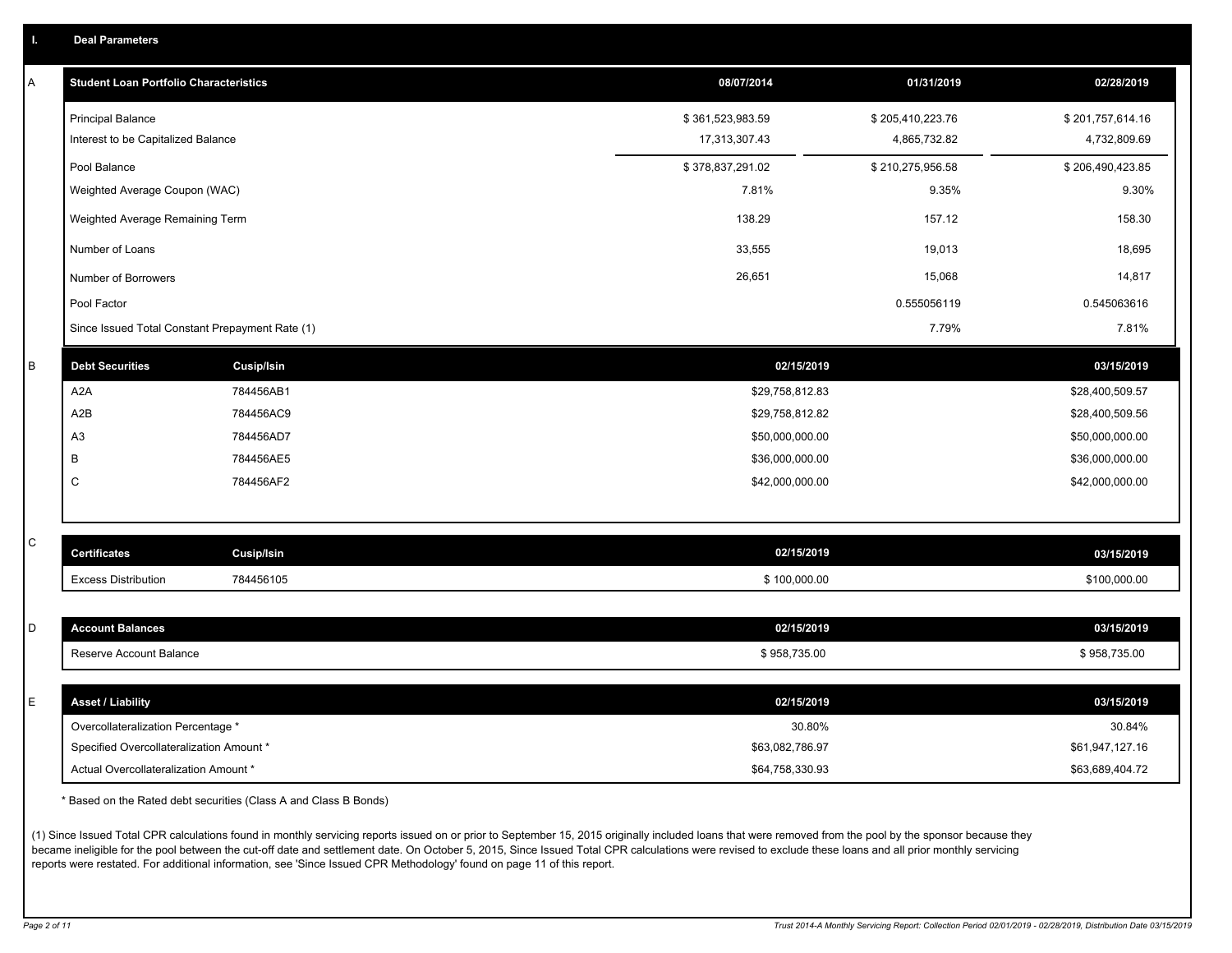### **II. 2014-A Trust Activity 02/01/2019 through 02/28/2019**

| Α       | <b>Student Loan Principal Receipts</b>                           |                |
|---------|------------------------------------------------------------------|----------------|
|         | <b>Borrower Principal</b>                                        | 3,965,384.32   |
|         | <b>Consolidation Activity Principal</b>                          | 0.00           |
|         | Seller Principal Reimbursement                                   | 0.00           |
|         | Servicer Principal Reimbursement                                 | 0.00           |
|         | Delinquent Principal Purchases by Servicer                       | 0.00           |
|         | <b>Other Principal Deposits</b>                                  | 0.00           |
|         | <b>Total Principal Receipts</b>                                  | \$3,965,384.32 |
| B       | <b>Student Loan Interest Receipts</b>                            |                |
|         | <b>Borrower Interest</b>                                         | 1,162,984.13   |
|         | <b>Consolidation Activity Interest</b>                           | 0.00           |
|         | Seller Interest Reimbursement                                    | 0.00           |
|         | Servicer Interest Reimbursement                                  | (15,081.25)    |
|         | Delinquent Interest Purchases by Servicer                        | 0.00           |
|         | Other Interest Deposits                                          | 11,685.32      |
|         | <b>Total Interest Receipts</b>                                   | \$1,159,588.20 |
| C       | <b>Recoveries on Realized Losses</b>                             | \$66,685.85    |
| D       | <b>Investment Income</b>                                         | \$10,022.01    |
| Ε       | <b>Funds Borrowed from Next Collection Period</b>                | \$0.00         |
| F       | <b>Funds Repaid from Prior Collection Period</b>                 | \$0.00         |
| G       | Loan Sale or Purchase Proceeds                                   | \$0.00         |
| н       | Initial Deposits to Collection Account                           | \$0.00         |
|         | <b>Excess Transferred from Other Accounts</b>                    | \$0.00         |
| J       | <b>Borrower Benefit Reimbursements</b>                           | \$0.00         |
| Κ       | <b>Gross Swap Receipt</b>                                        | \$0.00         |
| L       | <b>Other Deposits</b>                                            | \$0.00         |
| M       | <b>Other Fees Collected</b>                                      | \$0.00         |
| N       | <b>AVAILABLE FUNDS</b>                                           | \$5,201,680.38 |
| $\circ$ | Non-Cash Principal Activity During Collection Period             | \$312,774.72   |
| P       | Aggregate Purchased Amounts by the Depositor, Servicer or Seller | \$0.00         |
| Q       | Aggregate Loan Substitutions                                     | \$0.00         |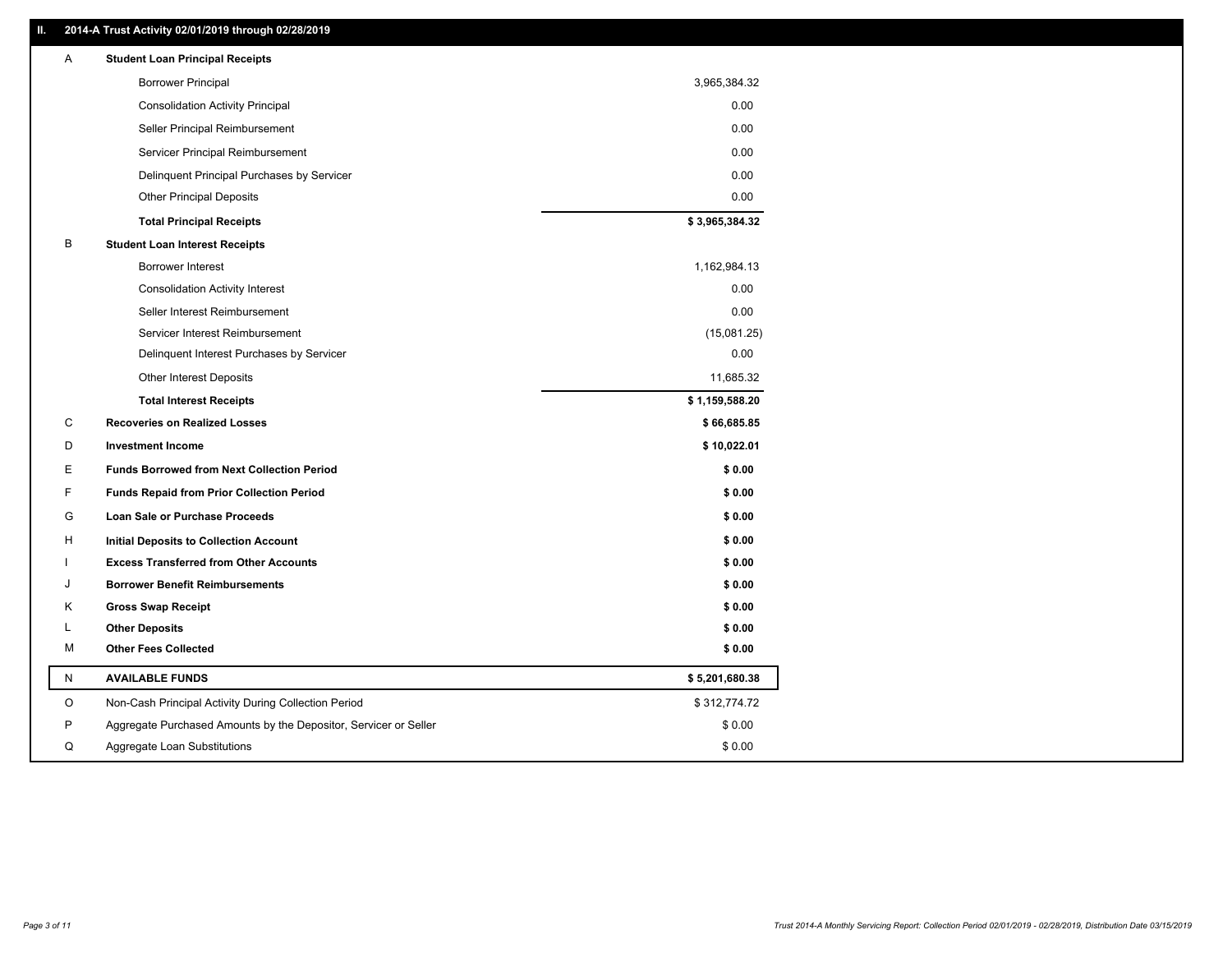|                   |                         |                          |         | 02/28/2019       |                |                          |         | 01/31/2019       |                |
|-------------------|-------------------------|--------------------------|---------|------------------|----------------|--------------------------|---------|------------------|----------------|
|                   |                         | <b>Wtd Avg</b><br>Coupon | # Loans | Principal        | % of Principal | <b>Wtd Avg</b><br>Coupon | # Loans | Principal        | % of Principal |
| INTERIM:          | IN SCHOOL               | 10.36%                   | 280     | \$3,844,503.75   | 1.862%         | 10.47%                   | 295     | \$3,904,123.97   | 1.857%         |
|                   | <b>GRACE</b>            | 10.33%                   | 103     | \$1,352,952.92   | 0.655%         | 10.50%                   | 119     | \$1,703,153.29   | 0.810%         |
|                   | <b>DEFERMENT</b>        | 10.35%                   | 1,051   | \$13,900,842.38  | 6.732%         | 10.45%                   | 1,045   | \$13,665,279.50  | 6.499%         |
| <b>REPAYMENT:</b> | <b>CURRENT</b>          | 9.08%                    | 16,053  | \$170,122,333.82 | 82.388%        | 9.12%                    | 16,207  | \$171,741,910.86 | 81.675%        |
|                   | 31-60 DAYS DELINQUENT   | 10.09%                   | 273     | \$3,711,178.43   | 1.797%         | 9.89%                    | 314     | \$4,287,895.20   | 2.039%         |
|                   | 61-90 DAYS DELINQUENT   | 10.27%                   | 180     | \$2,654,949.92   | 1.286%         | 10.35%                   | 199     | \$2,952,747.37   | 1.404%         |
|                   | 91-120 DAYS DELINQUENT  | 10.80%                   | 152     | \$2,406,004.89   | 1.165%         | 10.66%                   | 123     | \$1,996,862.09   | 0.950%         |
|                   | 121-150 DAYS DELINQUENT | 10.85%                   | 87      | \$1,319,961.79   | 0.639%         | 10.98%                   | 106     | \$1,538,575.97   | 0.732%         |
|                   | 151-180 DAYS DELINQUENT | 10.83%                   | 76      | \$1,175,840.78   | 0.569%         | 11.00%                   | 74      | \$986,316.42     | 0.469%         |
|                   | > 180 DAYS DELINQUENT   | 10.94%                   | 48      | \$558,971.26     | 0.271%         | 11.28%                   | 48      | \$574,708.26     | 0.273%         |
|                   | FORBEARANCE             | 10.20%                   | 392     | \$5,442,883.91   | 2.636%         | 10.25%                   | 483     | \$6,924,383.65   | 3.293%         |
| <b>TOTAL</b>      |                         |                          | 18,695  | \$206,490,423.85 | 100.00%        |                          | 19,013  | \$210,275,956.58 | 100.00%        |
|                   |                         |                          |         |                  |                |                          |         |                  |                |

Percentages may not total 100% due to rounding \*

\*\* Smart Option Interest Only loans and \$25 Fixed Payment loans classified as in repayment whether student borrowers are in school, in grace, in deferment or required to make full principal and interest payments on their l

\*\*\* To conform with company standard reporting these sections now include Princial and Interest Accrued to Capitalize.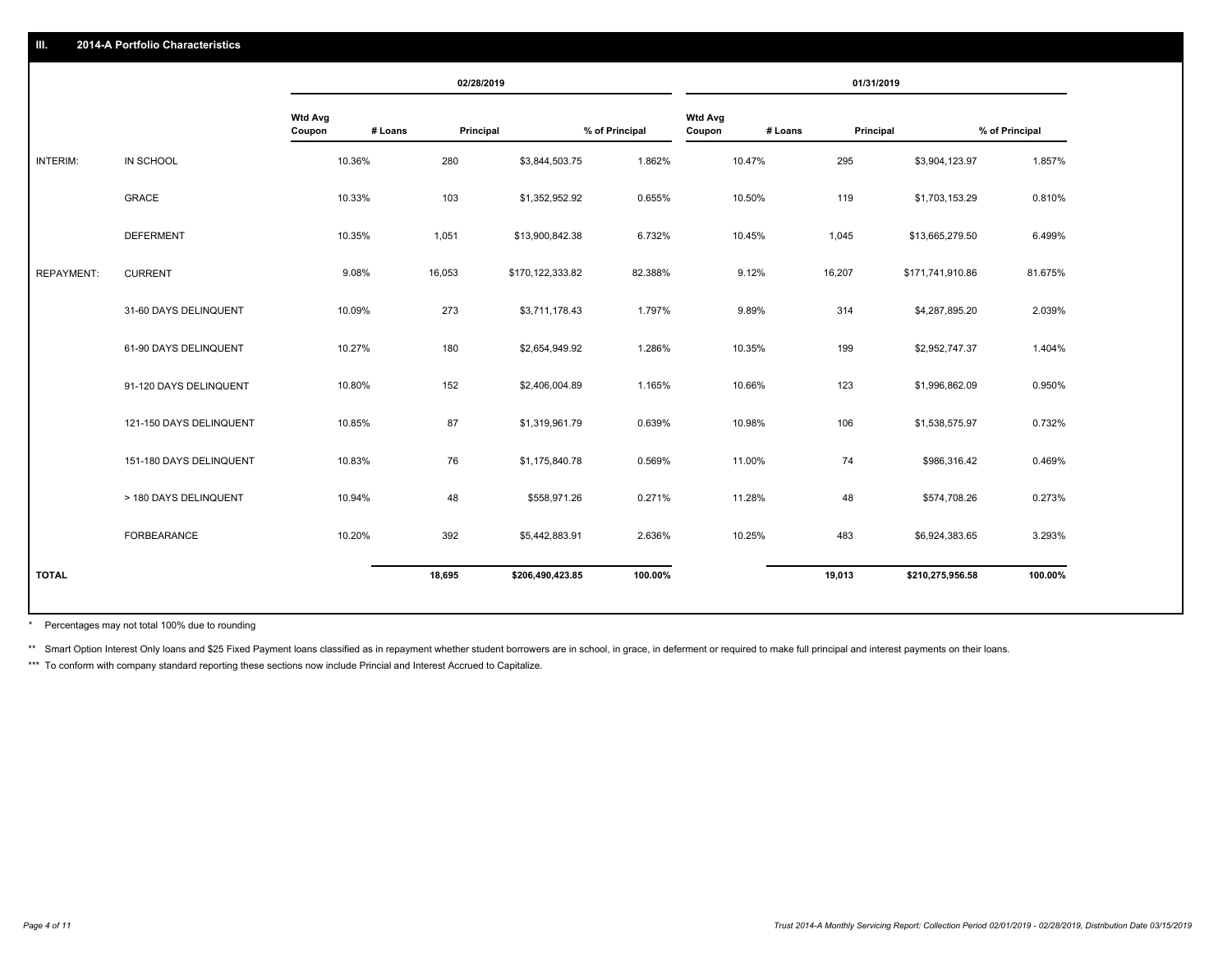|                                                         | 2/28/2019        | 1/31/2019        |
|---------------------------------------------------------|------------------|------------------|
| Pool Balance                                            | \$206,490,423.85 | \$210,275,956.58 |
| Total # Loans                                           | 18,695           | 19,013           |
| <b>Total # Borrowers</b>                                | 14,817           | 15,068           |
| Weighted Average Coupon                                 | 9.30%            | 9.35%            |
| Weighted Average Remaining Term                         | 158.30           | 157.12           |
| Percent of Pool - Cosigned                              | 93.8%            | 93.7%            |
| Percent of Pool - Non Cosigned                          | 6.2%             | 6.3%             |
| Borrower Interest Accrued for Period                    | \$1,428,455.35   | \$1,632,663.10   |
| <b>Outstanding Borrower Interest Accrued</b>            | \$6,255,687.69   | \$6,509,121.31   |
| Gross Principal Realized Loss - Periodic *              | \$174,698.21     | \$179,328.96     |
| Gross Principal Realized Loss - Cumulative *            | \$12,292,966.32  | \$12,118,268.11  |
| Delinquent Principal Purchased by Servicer - Periodic   | \$0.00           | \$0.00           |
| Delinquent Principal Purchased by Servicer - Cumulative | \$0.00           | \$0.00           |
| Recoveries on Realized Losses - Periodic                | \$66,685.85      | \$61,401.98      |
| Recoveries on Realized Losses - Cumulative              | \$972,831.43     | \$906,145.58     |
| Net Losses - Periodic                                   | \$108,012.36     | \$117,926.98     |
| Net Losses - Cumulative                                 | \$11,320,134.89  | \$11,212,122.53  |
| <b>Cumulative Gross Defaults</b>                        | \$12,292,966.32  | \$12,118,268.11  |
| Change in Gross Defaults                                | \$174,698.21     | \$179,328.96     |
| Non-Cash Principal Activity - Capitalized Interest      | \$487,499.07     | \$408,892.08     |
| Since Issued Total Constant Prepayment Rate (CPR) (1)   | 7.81%            | 7.79%            |
| <b>Loan Substitutions</b>                               | \$0.00           | \$0.00           |
| <b>Cumulative Loan Substitutions</b>                    | \$0.00           | \$0.00           |
| <b>Unpaid Master Servicing Fees</b>                     | \$0.00           | \$0.00           |
| <b>Unpaid Sub-Servicing Fees</b>                        | \$0.00           | \$0.00           |
| <b>Unpaid Administration Fees</b>                       | \$0.00           | \$0.00           |
| Unpaid Carryover Master Servicing Fees                  | \$0.00           | \$0.00           |
| Unpaid Carryover Sub-Servicing Fees                     | \$0.00           | \$0.00           |
| Note Interest Shortfall                                 | \$0.00           | \$0.00           |

\* In accordance with the Sub-Servicer's current policies and procedures, after September 1, 2017 loans subject to bankruptcy claims generally will not be reported as a charged-off unless and until they are delinquent for 2

(1) Since Issued Total CPR calculations found in monthly servicing reports issued on or prior to September 15, 2015 originally included loans that were removed from the pool by the sponsor because they became ineligible fo between the cut-off date and settlement date. On October 5, 2015, Since Issued Total CPR calculations were revised to exclude these loans and all prior monthly servicing reports were restated. For additional information, s CPR Methodology' found on page 11 of this report.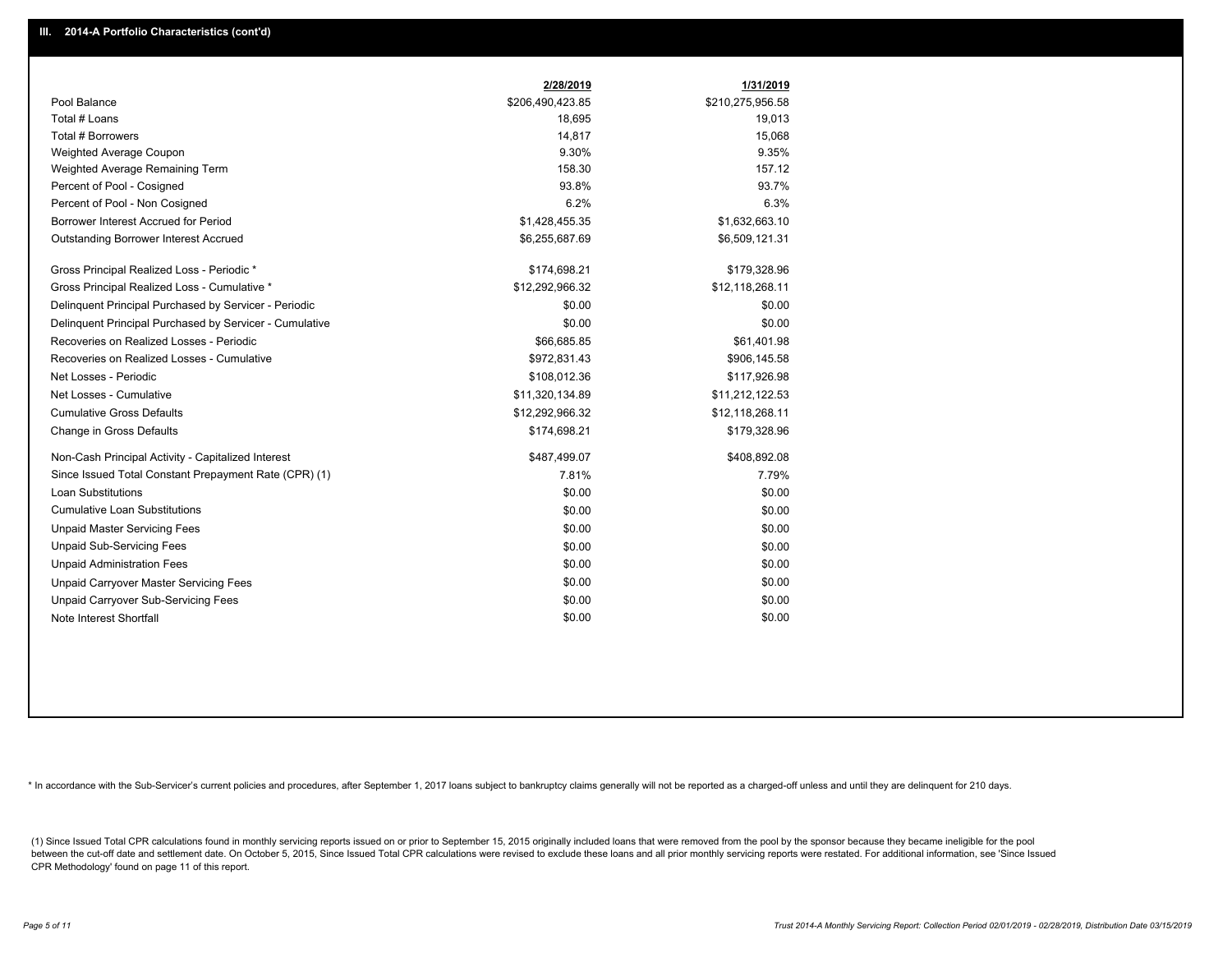## **IV. 2014-A Portfolio Statistics by Loan Program**

|                                                        | Weighted<br><b>Average Coupon</b> | # LOANS | \$ AMOUNT        | $%$ *    |
|--------------------------------------------------------|-----------------------------------|---------|------------------|----------|
| - Smart Option Deferred Loans                          | 9.62%                             | 9,060   | \$100,900,854.74 | 48.865%  |
| - Smart Option Fixed Pay Loans                         | 9.31%                             | 5,416   | \$72,575,138.50  | 35.147%  |
| - Smart Option Interest-Only Loans                     | 8.35%                             | 4,219   | \$33,014,430.61  | 15.988%  |
| Other Loan Programs                                    | 0.00%                             | 0.00    | \$0.00           | 0.000%   |
| <b>Total</b>                                           | 9.30%                             | 18,695  | \$206,490,423.85 | 100.000% |
| Prime Indexed Loans -- Monthly Reset Adjustable        |                                   |         | \$0.00           |          |
| Prime Indexed Loans -- Monthly Reset Non-Adjustable    |                                   |         | \$0.00           |          |
| Prime Indexed Loans -- Quarterly Reset Adjustable      |                                   |         | \$0.00           |          |
| Prime Indexed Loans -- Quarterly Reset Non-Adjustable  |                                   |         | \$0.00           |          |
| Prime Indexed Loans -- Annual Reset                    |                                   |         | \$0.00           |          |
| <b>T-Bill Indexed Loans</b>                            |                                   |         | \$0.00           |          |
| <b>Fixed Rate Loans</b>                                |                                   |         | \$27,900,563.43  |          |
| <b>LIBOR Indexed Loans</b>                             |                                   |         | \$178,589,860.42 |          |
|                                                        |                                   |         |                  |          |
| * Note: Percentages may not total 100% due to rounding |                                   |         |                  |          |

To conform with company standard reporting these sections now include Princial and Interest Accrued to Capitalize.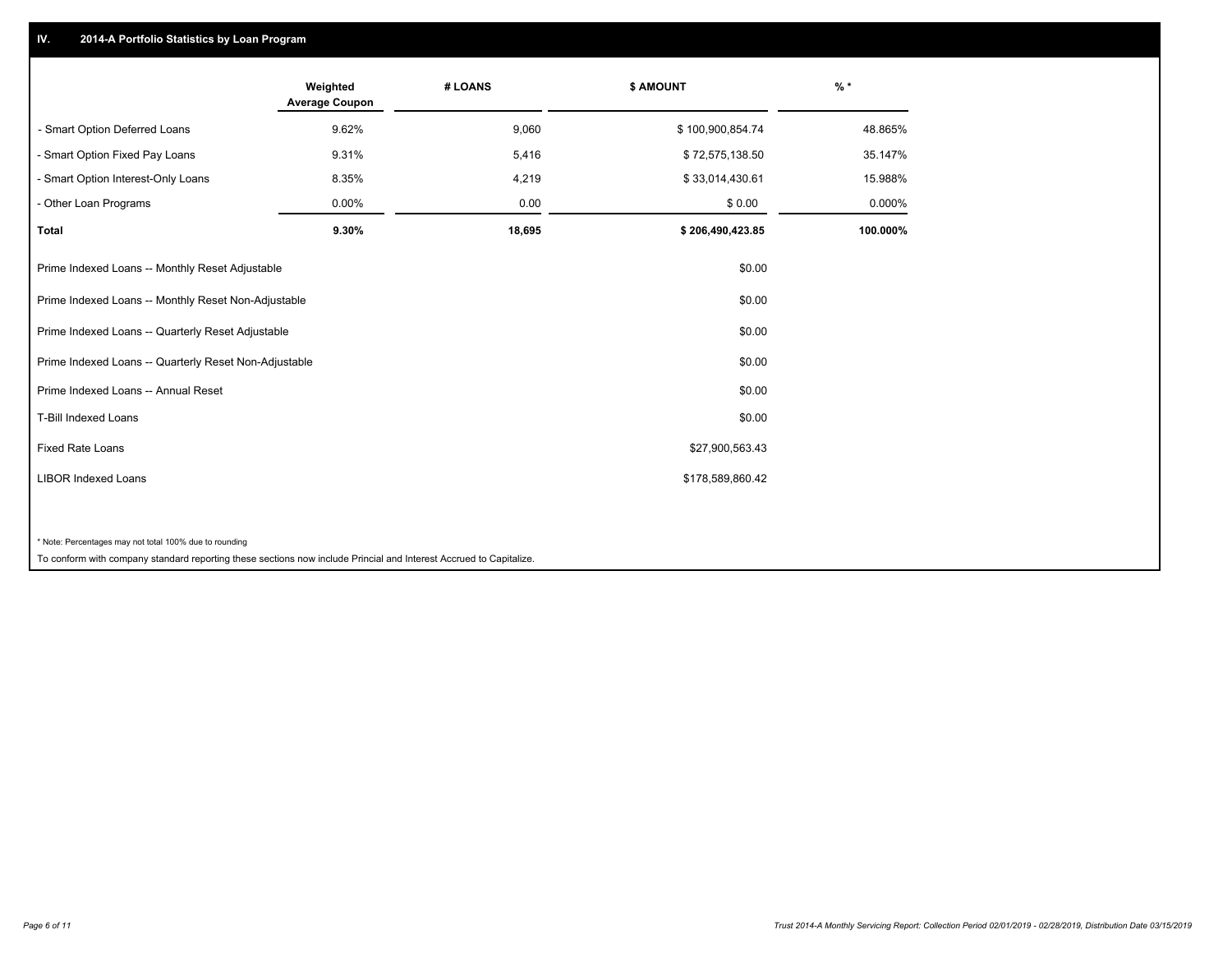| v. | 2014-A Reserve Account and Principal Distribution Calculations                                                                                                                                     |                  |  |
|----|----------------------------------------------------------------------------------------------------------------------------------------------------------------------------------------------------|------------------|--|
| А. | <b>Reserve Account</b>                                                                                                                                                                             |                  |  |
|    | Specified Reserve Account Balance                                                                                                                                                                  | \$958,735.00     |  |
|    | Actual Reserve Account Balance                                                                                                                                                                     | \$958,735.00     |  |
| В. | <b>Principal Distribution Amount</b>                                                                                                                                                               |                  |  |
|    | Class A Notes Outstanding<br>i.                                                                                                                                                                    | \$109,517,625.65 |  |
|    | Pool Balance<br>ii.                                                                                                                                                                                | \$206,490,423.85 |  |
|    | First Priority Principal Distribution Amount (i - ii)<br>iii.                                                                                                                                      | \$0.00           |  |
|    | Class A and B Notes Outstanding<br>iv.                                                                                                                                                             | \$145,517,625.65 |  |
|    | First Priority Principal Distribution Amount<br>v.                                                                                                                                                 | \$0.00           |  |
|    | Pool Balance<br>vi.                                                                                                                                                                                | \$206,490,423.85 |  |
|    | Specified Overcollateralization Amount<br>vii.                                                                                                                                                     | \$61,947,127.16  |  |
|    | viii. Regular Principal Distribution Amount (iv - v) - (vi - vii)                                                                                                                                  | \$974,328.96     |  |
|    |                                                                                                                                                                                                    |                  |  |
|    | Notes Outstanding<br>ix.                                                                                                                                                                           | \$187,517,625.65 |  |
|    | First Priority Principal Distribution Amount<br>х.                                                                                                                                                 | \$0.00           |  |
|    | Regular Principal Distribution Amount<br>xi.                                                                                                                                                       | \$974,328.96     |  |
|    | Available Funds (after payment of waterfall items A through J) *<br>xii.                                                                                                                           | \$3,484,555.12   |  |
|    | xiii. Additional Principal Distribution Amount (min(ix - x - xi, xiii))                                                                                                                            | \$1,742,277.56   |  |
|    | * Represents 50% of value if the principal balance of the notes is greater than 10% of initial principal balance of the notes or the Class A and Class B note are reduced to 0, otherwise the full |                  |  |

value is shown.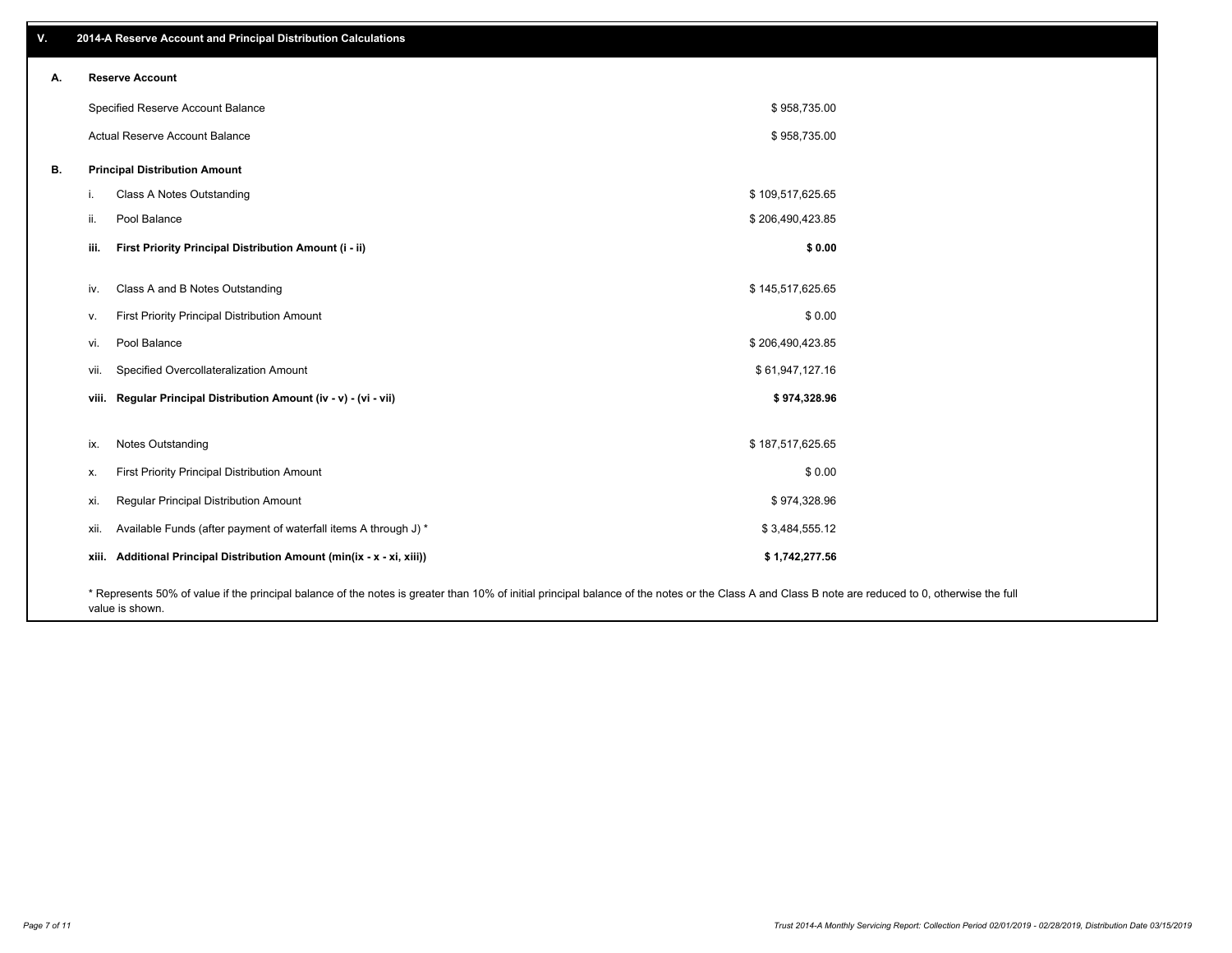| VI. |  | 2014-A Waterfall for Distributions |  |  |  |
|-----|--|------------------------------------|--|--|--|
|-----|--|------------------------------------|--|--|--|

|                                                |                                                                                  | Paid             | <b>Funds Balance</b> |
|------------------------------------------------|----------------------------------------------------------------------------------|------------------|----------------------|
| <b>Total Available Funds</b>                   |                                                                                  |                  | \$5,201,680.38       |
| <b>Trustee Fees</b><br>A                       |                                                                                  | \$0.00           | \$5,201,680.38       |
| B<br>i. Master Servicing Fees                  |                                                                                  | \$8,621.20       | \$5,193,059.18       |
| ii. Sub-Servicing Fees                         |                                                                                  | \$135,031.49     | \$5,058,027.69       |
| $\mathsf C$<br>i. Administration Fees          |                                                                                  | \$6,667.00       | \$5,051,360.69       |
|                                                | ii. Unreimbursed Administrator Advances plus any Unpaid                          | \$0.00           | \$5,051,360.69       |
| D                                              | Class A Noteholders Interest Distribution Amount                                 | \$314,976.61     | \$4,736,384.08       |
| E<br><b>First Priority Principal Payment</b>   |                                                                                  | \$0.00           | \$4,736,384.08       |
| F                                              | Class B Noteholders Interest Distribution Amount                                 | \$120,000.00     | \$4,616,384.08       |
| G                                              | Class C Noteholders Interest Distribution Amount                                 | \$157,500.00     | \$4,458,884.08       |
| H<br><b>Reinstatement Reserve Account</b>      |                                                                                  | \$0.00           | \$4,458,884.08       |
| Regular Principal Distribution<br>$\mathbf{I}$ |                                                                                  | \$974,328.96     | \$3,484,555.12       |
| J<br>i. Carryover Master Servicing Fees        |                                                                                  | \$0.00           | \$3,484,555.12       |
| ii. Carryover Sub-servicing Fees               |                                                                                  | \$0.00           | \$3,484,555.12       |
| Κ                                              | Additional Principal Distribution Amount                                         | \$1,742,277.56   | \$1,742,277.56       |
| L<br>Unpaid Expenses of Trustee                |                                                                                  | \$0.00           | \$1,742,277.56       |
| Unpaid Expenses of Administrator<br>М          |                                                                                  | \$0.00           | \$1,742,277.56       |
| N                                              | Remaining Funds to the Excess Distribution Certificateholder                     | \$1,742,277.56   | \$0.00               |
|                                                |                                                                                  |                  |                      |
| <b>Waterfall Conditions</b>                    |                                                                                  |                  |                      |
|                                                | <b>Class C Noteholders' Interest Distribution Condition</b>                      |                  |                      |
| Pool Balance<br>i.                             |                                                                                  | \$206,490,423.85 |                      |
| ii.                                            | Class A and B Notes Outstanding                                                  | \$145,517,625.65 |                      |
| iii.                                           | Class C Noteholders' Interest Distribution Ratio (i / ii)                        | 141.90%          |                      |
| Minimum Ratio<br>iv.                           |                                                                                  | 110.00%          |                      |
| ν.                                             | Is the Class C Noteholders' Interest Distribution Condition Satisfied (iii > iv) | Y                |                      |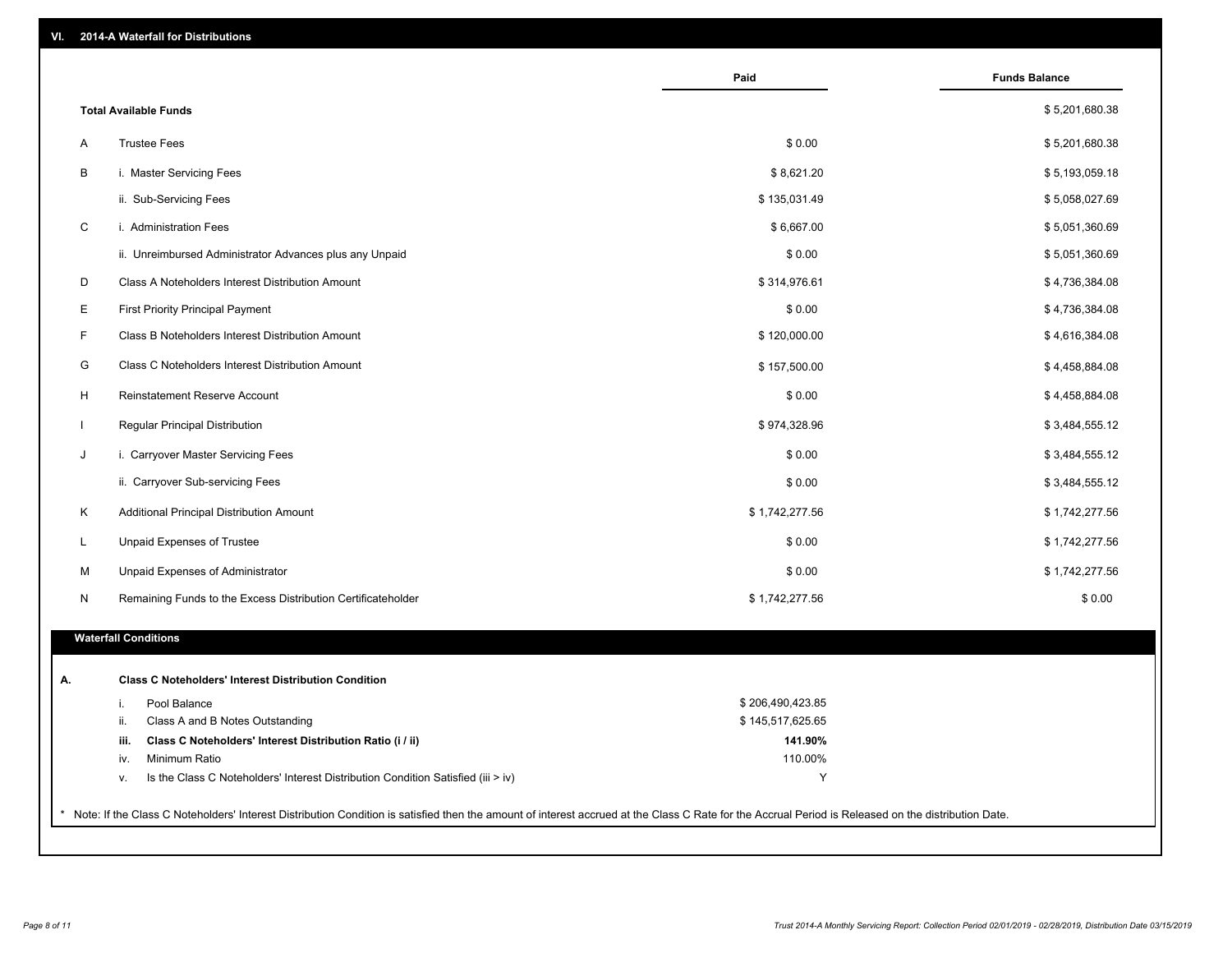| <b>Distribution Amounts</b>                                |                         |                         |                         |
|------------------------------------------------------------|-------------------------|-------------------------|-------------------------|
|                                                            | A <sub>2</sub> A        | A <sub>2</sub> B        | A <sub>3</sub>          |
| Cusip/Isin                                                 | 784456AB1               | 784456AC9               | 784456AD7               |
| <b>Beginning Balance</b>                                   | \$29,758,812.83         | \$29,758,812.82         | \$50,000,000.00         |
| Index                                                      | <b>FIXED</b>            | <b>LIBOR</b>            | <b>LIBOR</b>            |
| Spread/Fixed Rate                                          | 3.05%                   | 1.15%                   | 1.50%                   |
| Record Date (Days Prior to Distribution)                   | 1 NEW YORK BUSINESS DAY | 1 NEW YORK BUSINESS DAY | 1 NEW YORK BUSINESS DAY |
| <b>Accrual Period Begin</b>                                | 2/15/2019               | 2/15/2019               | 2/15/2019               |
| <b>Accrual Period End</b>                                  | 3/15/2019               | 3/15/2019               | 3/15/2019               |
| Daycount Fraction                                          | 0.08333333              | 0.07777778              | 0.07777778              |
| Interest Rate*                                             | 3.05000%                | 3.63875%                | 3.98875%                |
| <b>Accrued Interest Factor</b>                             | 0.002541667             | 0.002830139             | 0.003102361             |
| <b>Current Interest Due</b>                                | \$75,636.98             | \$84,221.57             | \$155,118.06            |
| Interest Shortfall from Prior Period Plus Accrued Interest | $$ -$                   | $\mathsf{\$}$ -         | $$ -$                   |
| <b>Total Interest Due</b>                                  | \$75,636.98             | \$84,221.57             | \$155,118.06            |
| <b>Interest Paid</b>                                       | \$75,636.98             | \$84,221.57             | \$155,118.06            |
| <b>Interest Shortfall</b>                                  | $$ -$                   | $\mathsf{\$}$ -         | $\frac{1}{2}$ -         |
| <b>Principal Paid</b>                                      | \$1,358,303.26          | \$1,358,303.26          | $\mathsf{\$}$ -         |
| <b>Ending Principal Balance</b>                            | \$28,400,509.57         | \$28,400,509.56         | \$50,000,000.00         |
| Paydown Factor                                             | 0.019975048             | 0.019975048             | 0.000000000             |
| <b>Ending Balance Factor</b>                               | 0.417654553             | 0.417654552             | 1.000000000             |

\* Pay rates for Current Distribution. For the interest rates applicable to the next distribution date, please see https://www.salliemae.com/about/investors/data/SMBabrate.txt.

**VII. 2014-A Distributions**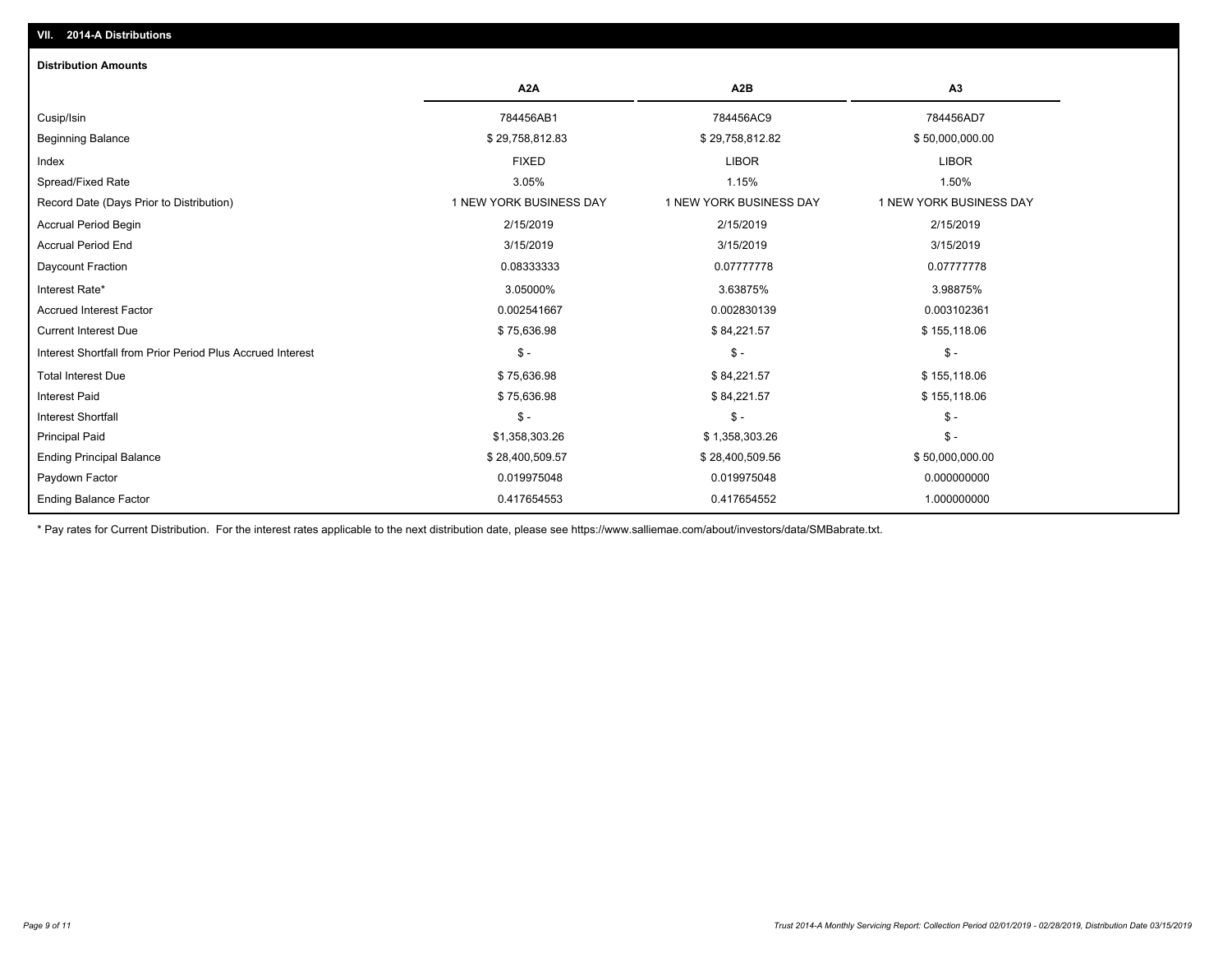| <b>Distribution Amounts</b>                                |                         |                         |
|------------------------------------------------------------|-------------------------|-------------------------|
|                                                            | в                       | C                       |
| Cusip/Isin                                                 | 784456AE5               | 784456AF2               |
| <b>Beginning Balance</b>                                   | \$36,000,000.00         | \$42,000,000.00         |
| Index                                                      | <b>FIXED</b>            | <b>FIXED</b>            |
| Spread/Fixed Rate                                          | 4.00%                   | 4.50%                   |
| Record Date (Days Prior to Distribution)                   | 1 NEW YORK BUSINESS DAY | 1 NEW YORK BUSINESS DAY |
| <b>Accrual Period Begin</b>                                | 2/15/2019               | 2/15/2019               |
| <b>Accrual Period End</b>                                  | 3/15/2019               | 3/15/2019               |
| Daycount Fraction                                          | 0.08333333              | 0.08333333              |
| Interest Rate*                                             | 4.00000%                | 4.50000%                |
| <b>Accrued Interest Factor</b>                             | 0.003333333             | 0.003750000             |
| <b>Current Interest Due</b>                                | \$120,000.00            | \$157,500.00            |
| Interest Shortfall from Prior Period Plus Accrued Interest | $\mathsf{\$}$ -         | $\frac{1}{2}$           |
| <b>Total Interest Due</b>                                  | \$120,000.00            | \$157,500.00            |
| Interest Paid                                              | \$120,000.00            | \$157,500.00            |
| <b>Interest Shortfall</b>                                  | $\mathsf{\$}$ -         | $\mathsf{\$}$ -         |
| <b>Principal Paid</b>                                      | $\mathsf{\$}$ -         | $\mathsf{\$}$ -         |
| <b>Ending Principal Balance</b>                            | \$36,000,000.00         | \$42,000,000.00         |
| Paydown Factor                                             | 0.000000000             | 0.000000000             |
| <b>Ending Balance Factor</b>                               | 1.000000000             | 1.000000000             |

\* Pay rates for Current Distribution. For the interest rates applicable to the next distribution date, please see https://www.salliemae.com/about/investors/data/SMBabrate.txt.

**VII. 2014-A Distributions**